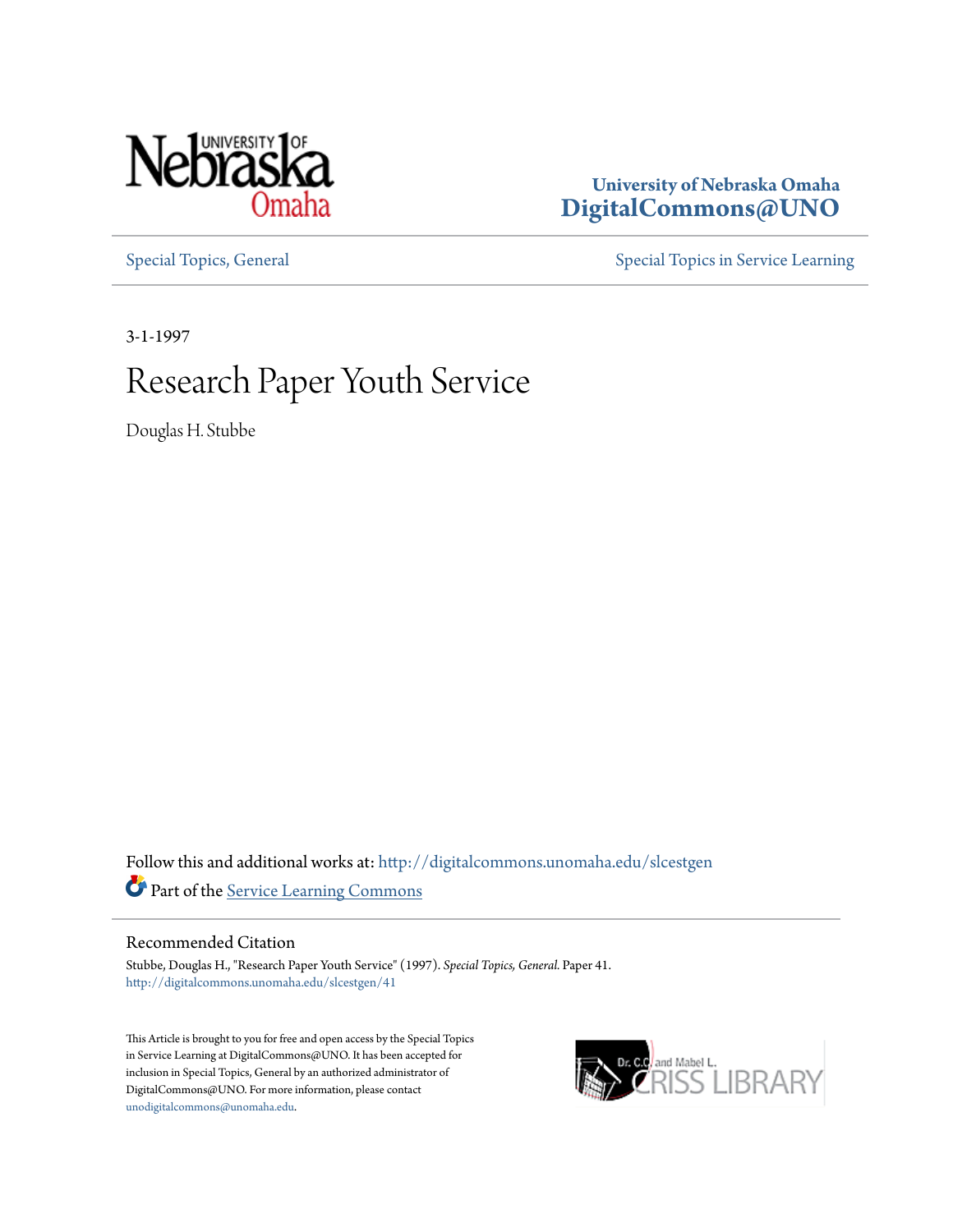# Research Paper Youth Service

•

 $\ddot{\phantom{1}}$ 

•

 $\mathfrak{l}_{\mathbb{Z}_2}$ 

 $\bullet$ 

### by

## Douglas H. Stubbe March 1, 1997

for

Jean Burkhardt

Experiential Education for Citizen Development YOST 5130

> NSLC c/o ETR Associates 4 Carbonero Way Scotts Valley, CA 95066

National Joff mation Center Feature 1998<br>The Service Coming<br>1954 Eccord Mo, Room R290<br>St. Paul, AN 55108-6197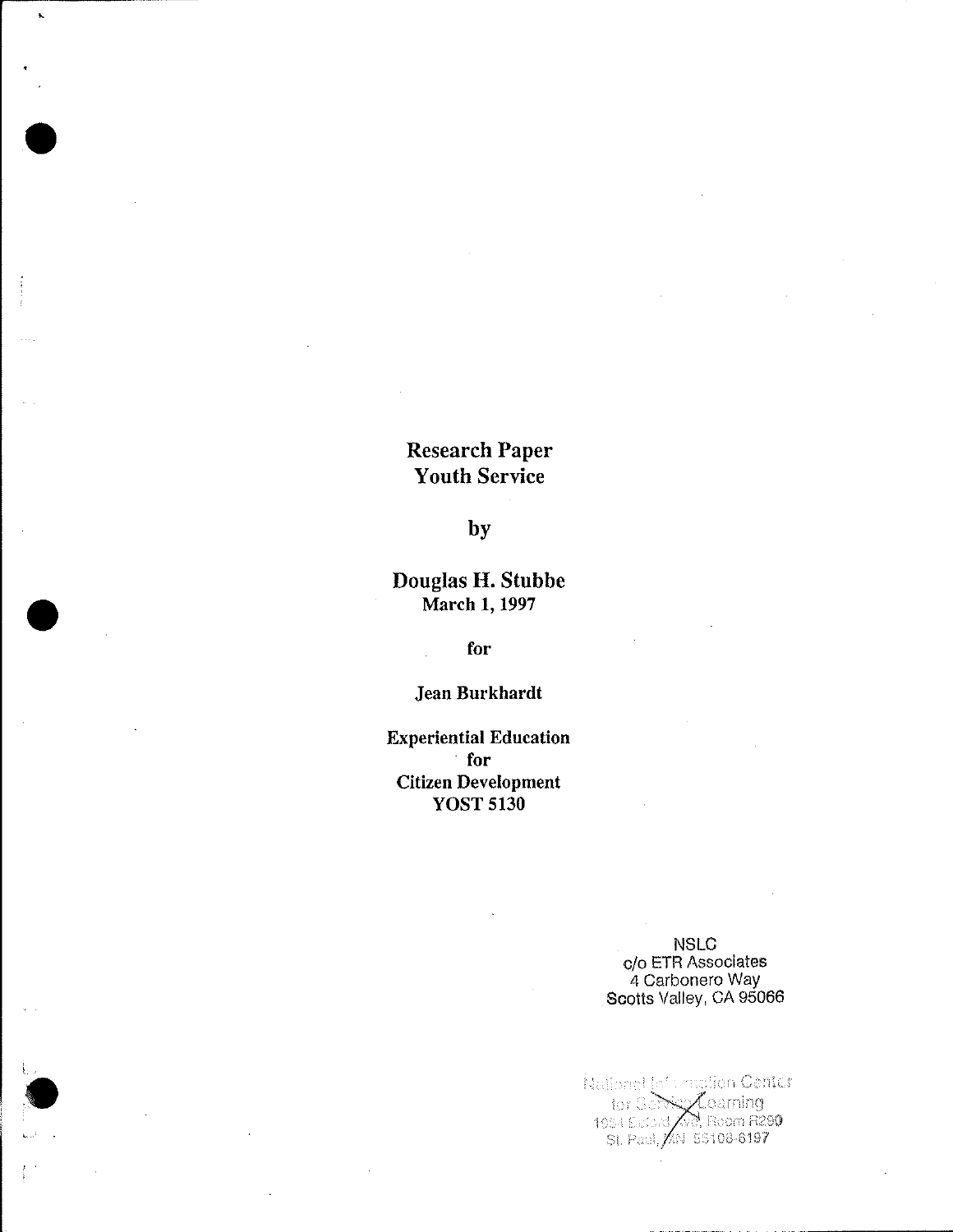An assumption that most people would probably agree on is that service to community, on a voluntary basis, builds character, self esteem, pride toward one's self and his/her community, develops personal growth and respect or compassion for others. I don't think many people look beyond that. Does the service need to be voluntary? Is service a responsibility that goes with being a part of a community? Why is service a positive aspect of community life? What are the characteristics of service that make it a fulfilling experience? Should youth be required to serve their community? If so, are there other options? Is service a community or school issue? Or both? There are many more questions, however; most people just know it's important, as do some of the youth that were surveyed or interviewed for this paper.

•

 $\mathbf{r}$ 

 $\bullet$ 

•

 $\mathcal{L}$ 

I've identified several questions that can or should be asked. The topic I researched for this paper is: What are the arguements for and against mandated service for graduation? Can it work in Red Wing, Minnesota? My motivation for asking and researching this topic is threefold. The more general purpose is because the question of mandated service as a graduation requirement has already been implemented in communities and states throughout the United States and is currently being considered in many more states. Specifically, I am serving on a committee in Red Wing that is addressing the results of a Search Institute survey of middle and high school students conducted in Red Wing during March and April of 1996. The survey helps to identify assests and liabilities for teenagers in a community. One of the committee's goals is "100% community service before graduation". Last is out of concern, I've witnessed agencies that take advantage of youth who are required to serve for various reasons .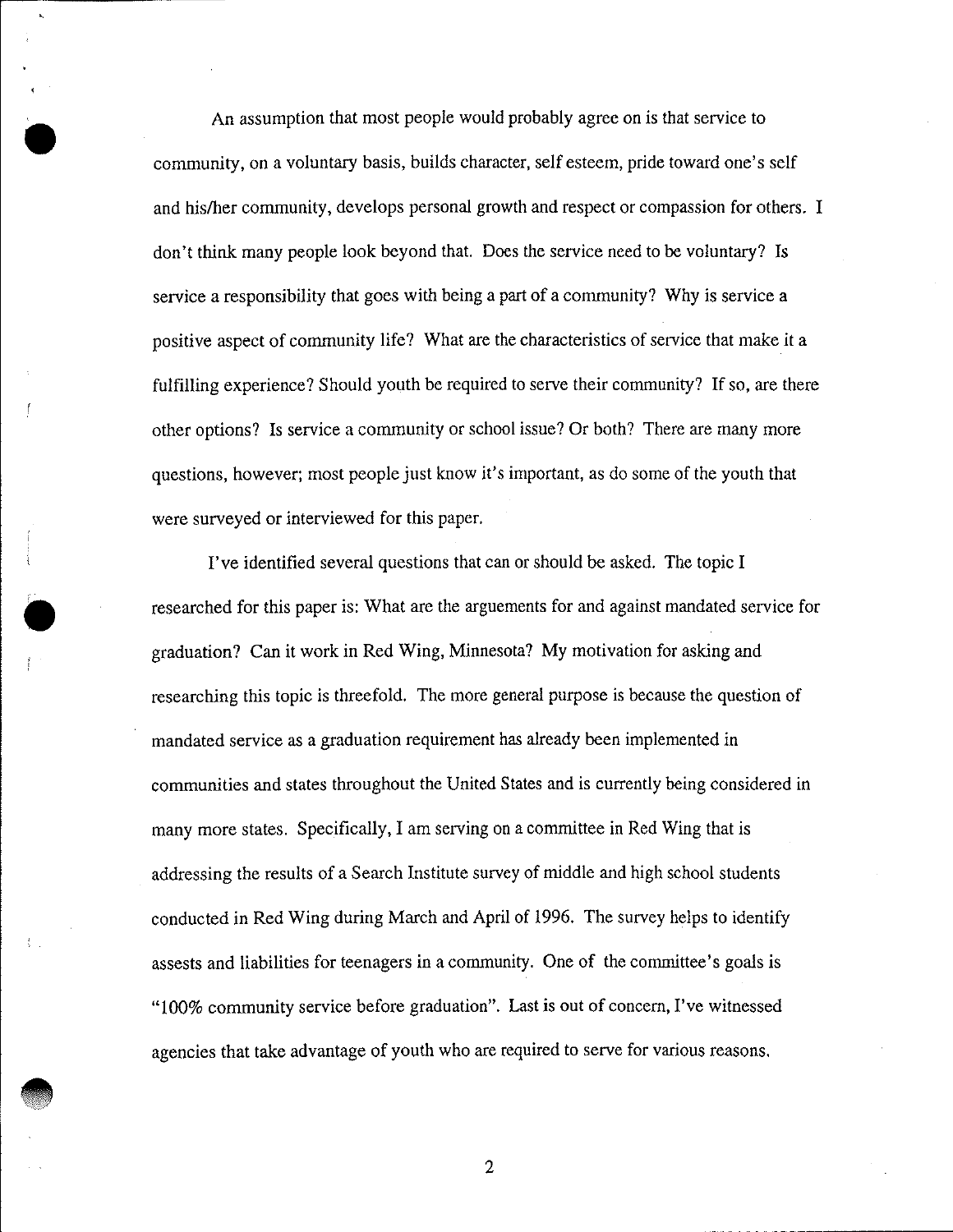In researching this topic I found myself supporting and then, not supporting mandated service. There are many strong arguements for both. There are also several opinion papers written about this subject. I intend to first define service and then take a look at national trends. With a basis of why we should be concerned about mandated service, I will then take a closer look at Red Wing, Minnesota. I think as you read this paper, you will find that I base most of my conclusion on what local youth workers, parents and the youth themselves had to say.

 $\bullet$ 

 $\bar{\mathbf{k}}$ 

•

•

Service is defined as non-paid help provided to agencies or in an organized effort by two or more people to fill a void of "need" in a certain area. I will refer to it as nonpaid because there is a question of whether service is voluntary when it is mandated. "Service learning isn't really volunteering, though, when it is required for high school graduation.... (Martin, p. 15)."

In researching service, all the recent material available makes at least one reference to the National and Community Service Act of 1990 (NCS). Without going into great detail, let's first take a look at NCS. NCS was enacted in an effort to create a nationwide service system to engage Americans of all ages, kindergartners to senior citizens, in meaningful service to their communities (Sagawa, p. 1). With this push from the federal government on down to the community, along with perceived problems among youth, cities like Washington, D.C., Atlanta, St. Louis, and Detroit, and the state of Maryland have already made service a requirement for graduation. "A study by the National Association of Independent Schools estimates that 25% of its member high schools require community service for graduation (Lewis, p. 8)." Another study suggests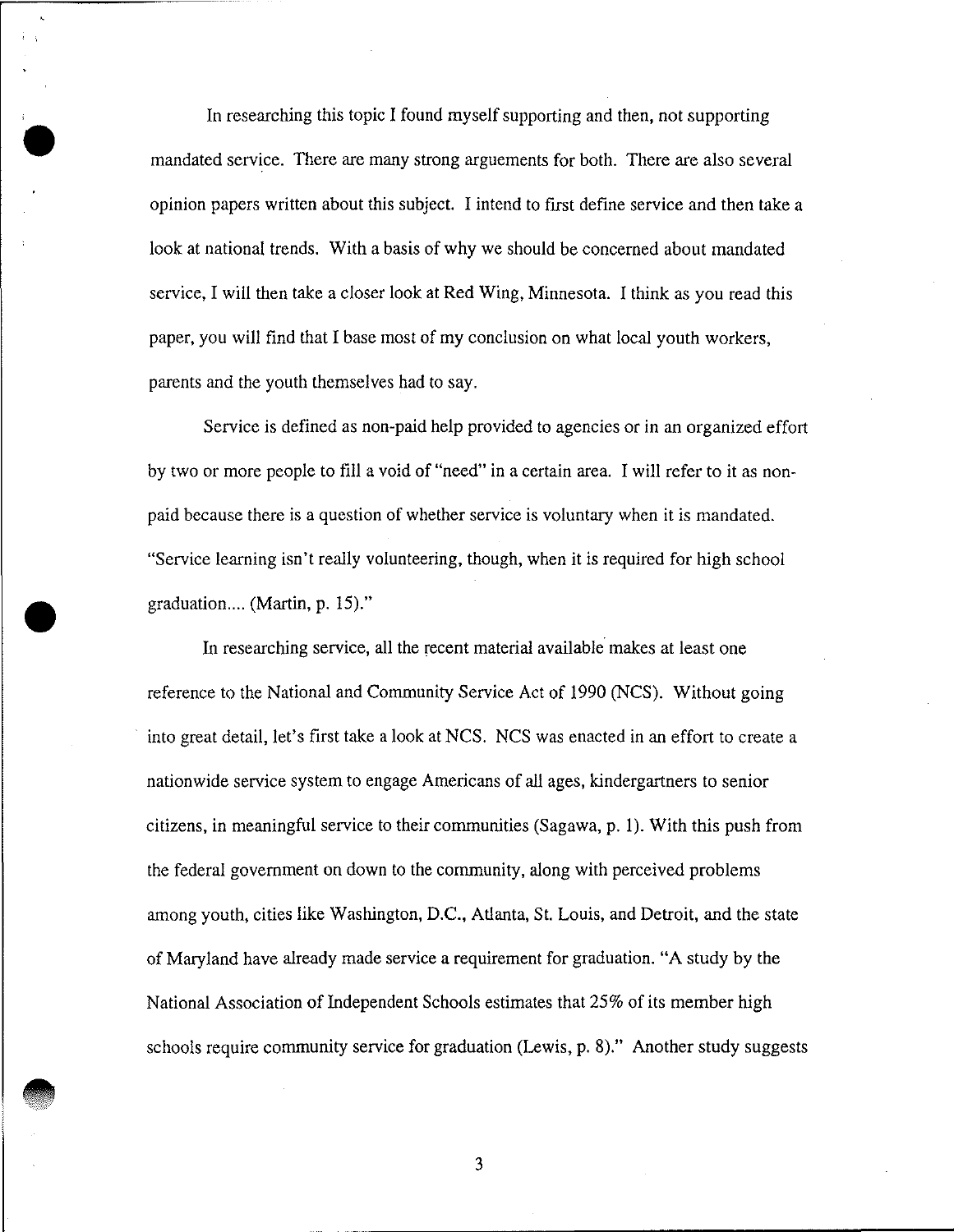that 4% of public schools and 14% of Catholic schools have a service requirement for graduation (Lewis, p. 8). Requirements range from 75 to 300 nonschool hours of service between grades 9 and 12. In some cases, students must write about their experiences. In others it is just quantitative. States with efforts underway to require service for graduation include Vermont, New York, Pennsylvania and Minnesota (Kahne, 1996).

•

 $\ddot{\phantom{1}}$ 

 $\lfloor$ 

- L

There is a lot of data that supports the idea that service is, in part, an educational issue. In a 1985 assessment of literacy among young adults, ages 20- 25, the National Assessment of Educational Progress found that one-third of those surveyed participated in community affairs (primarily church- or sports-related) and had literacy scores consistently 25 points higher than those who did not participate. Also, only 20% of the high school dropouts said they participated in community affairs (Lewis, p. 4). Studies of • graduates from experimental schools that used curricula that emphasized problemsolving, extensive learning opportunities in the community, peer teaching, and studentfaculty control over school governance indicated that 20 years later, these students were more successful than students from schools with limited opportunities in the community  $( Lewis, p. 4).$ 

People such as Barber, a communitarian, believe service is a civic responsibility. "Without active citizens who see in service not the altruism of charity but the necessity of taking responsibility for the authority on which liberty depends, no democracy can function properly or, in the long run, even survive .... It is an indispensable prerequisite of citizenship and thus a condition for democracy's preservation" (Barber, p. 8).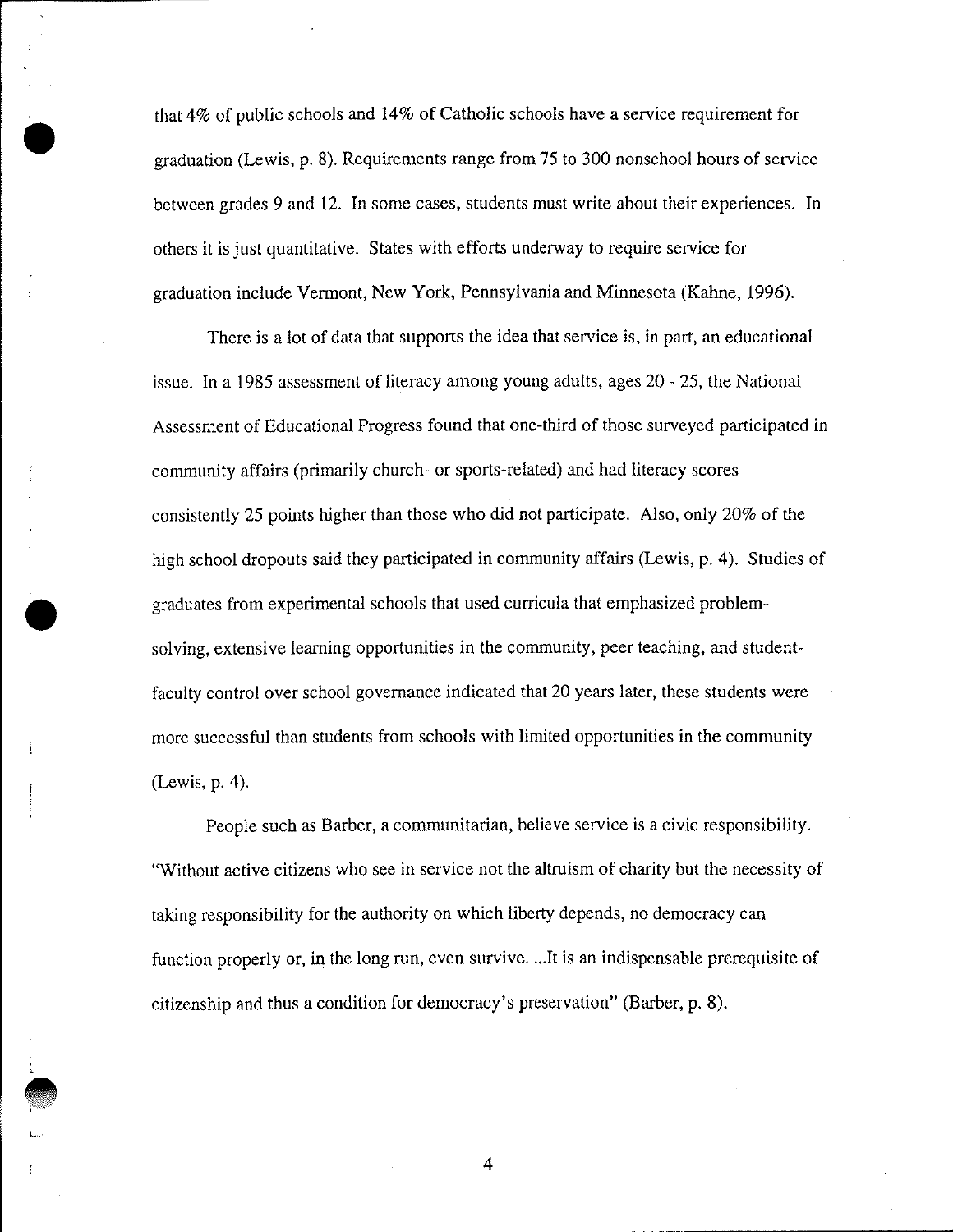What are the component's of successful service? The NCS states that it must be meaningful (Sagawa, p. 3). Researchers write that quality programs are clearly stated, have useful goals, provide an intensity of experience, good supervision, allow time for reflection (Lewis, p. vi). From experience in recruiting, working with and supervising volunteers, Hennessy indicated that there must be a need for the service, the service must be meaningful and there has to be reflection (Hennessy, Appendix B). Responses from the student surveys show that need of the service was the number one consideration of students when deciding to help or not help (Survey, Appendix A). Edward Doty of Friends Seminary in New York City believes service should meet a real need, provide good supervision, and have time for reflection (Lewis, p. 16). After sorting through much of the research on service, I've narrowed the key components of service down to four. They are: need for the service, no conflict with paid positions, the service must be meaningful, and there needs to be reflection. This can easily be accomplished with a good line of communication with all partys involved and dedicated, sincere supervisors.

•

•

•

Service gets people involved in community issues. They become aware of what is going on in the community, who lives in the community and how people are affected by political decisions, manmade and natural occurances, crime, lack of employment or benefits, etc. As stated earlier, students tend to do better in school and later in life if they have been involved in school and community activities. In providing service, the old saying, "it's not what you know, but who you know" has some truth to it. Students providing service are actually, maybe not consciously, beginning to build a network of support for the future. Some students did address college applications - which sometimes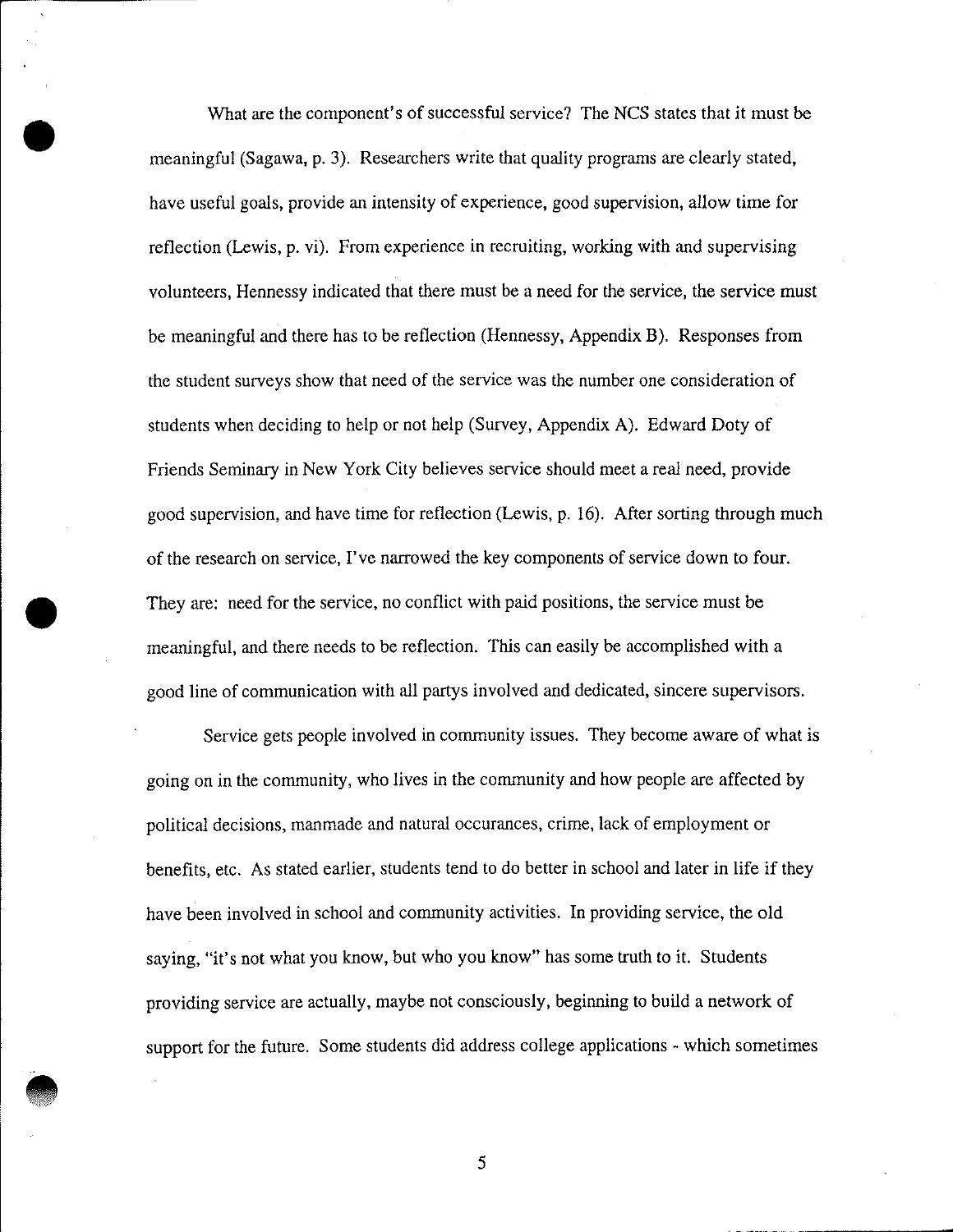require references, career exploration and experience as reasons for helping in the community (Survey, Appendix A).

•

•

Service can also bring people of different backgrounds - economical, gender, religion, race, etc. - together in a neutral setting, enabling people to become more aware of diversity and developing more compasion towards people who are different. Keep in mind that diversity is not only race driven. "While several essayist propound the value of service programs as a means to unite a truly diverse population, no essay supports mandatory full-time service, perhaps the only way to ensure universal participation (Sagawa, p.3)." The issue of compasion, diversity, pride and unity were also addressed by students on questions 6-8 of the survey (Appendix A).

" ... an adolescent who attends school, obeys laws. and avoids drugs is not necessarily equipped to meet the difficult demands of adulthood (Pittman, p.3)." Service can put the student/youth in the community early. Once students graduate, if not already old enough, they are within a few month of being considered adults by society's definition or old enough to legally vote. Through service they can begin to learn about issues in the community faced by adults every day. It enables young people in the community to apply what they learn in school to real life situations. Service provides a practical side to education. Again on question 8 of the survey (Appendix A) some students agree.

Our children remain emotionally priceless but are generally viewed as economically useless, as liabilities rather than as assets to family units . A 1985 Minnesota Youth Poll showed that two-thirds of the statewide cross section of young people felt that adults do not respect them. Young people lack roles and meaning and purpose. They feel little stake in their community or country ... and often turn to personally or socially destructive behaviors in order to vent their frustrations or instead succomb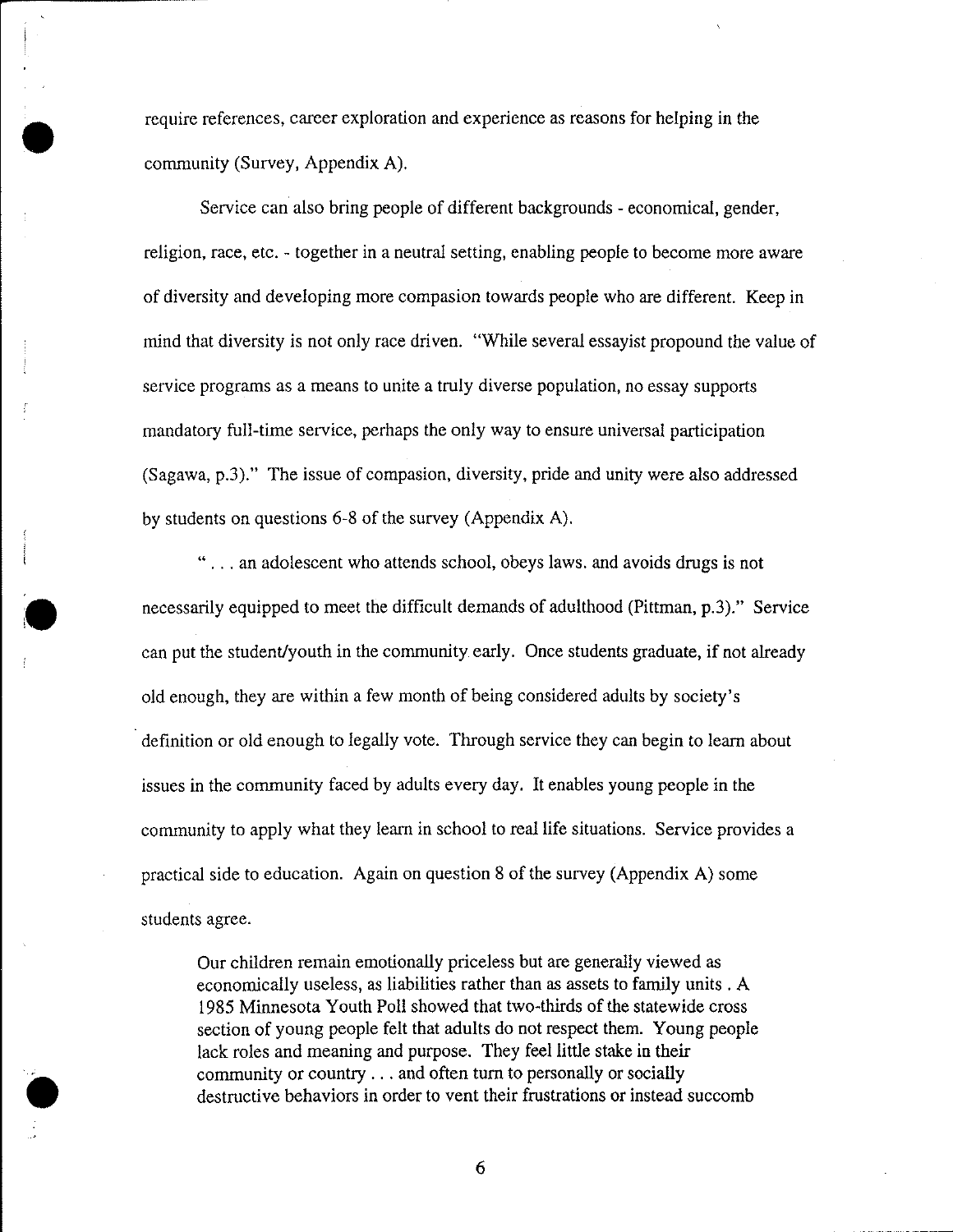to the abyss of despair, depression and self destruction. (National Youth Service, p.31)

•

•

•

With mandatory service in place, there are no garantees as to how much a person will learn or get involved in the community. As a minimum, young people will get into the community and become more aware of how things happen. That is a beginning. We can not force people to learn, we can only provide the opportunity.

"If required, one must first ask the question of the potential exploitation of the students who take part. Is it anything more than a ploy for the community to arrange free labor (Haskvitz, 1996)?" Will young people be taking jobs from individuals who would otherwise be paid for those jobs? Mandatory service, if done correctly and sincerely, can require a lot of resources to manage it. Haskitz suggests that the mere counting of hours spent on the job hardly make it relevent (1996). In addition to completing the community service, students should also study the problem they seek to solve. In Atlanta students are required to write a 500 word essay on their experience (Kahne, 1996). In Detroit they just put in the time (Lewis, p.8). I was unable to find information on how the programs are actually affecting the students and their communities.

Some people contend that required service is a violation of our rights. Schmidt (Appendix B) indicated that when service was required in his classes, parents would call and complain. He has since made service an elective for extra credit in his classes. Students in Pennsylvania, North Carolina and New York sued school boards on the grounds that mandatory service violates the constitutional prohibition of slavery. All three cases failed in court. In North Carolina, the judge cited arguments make by the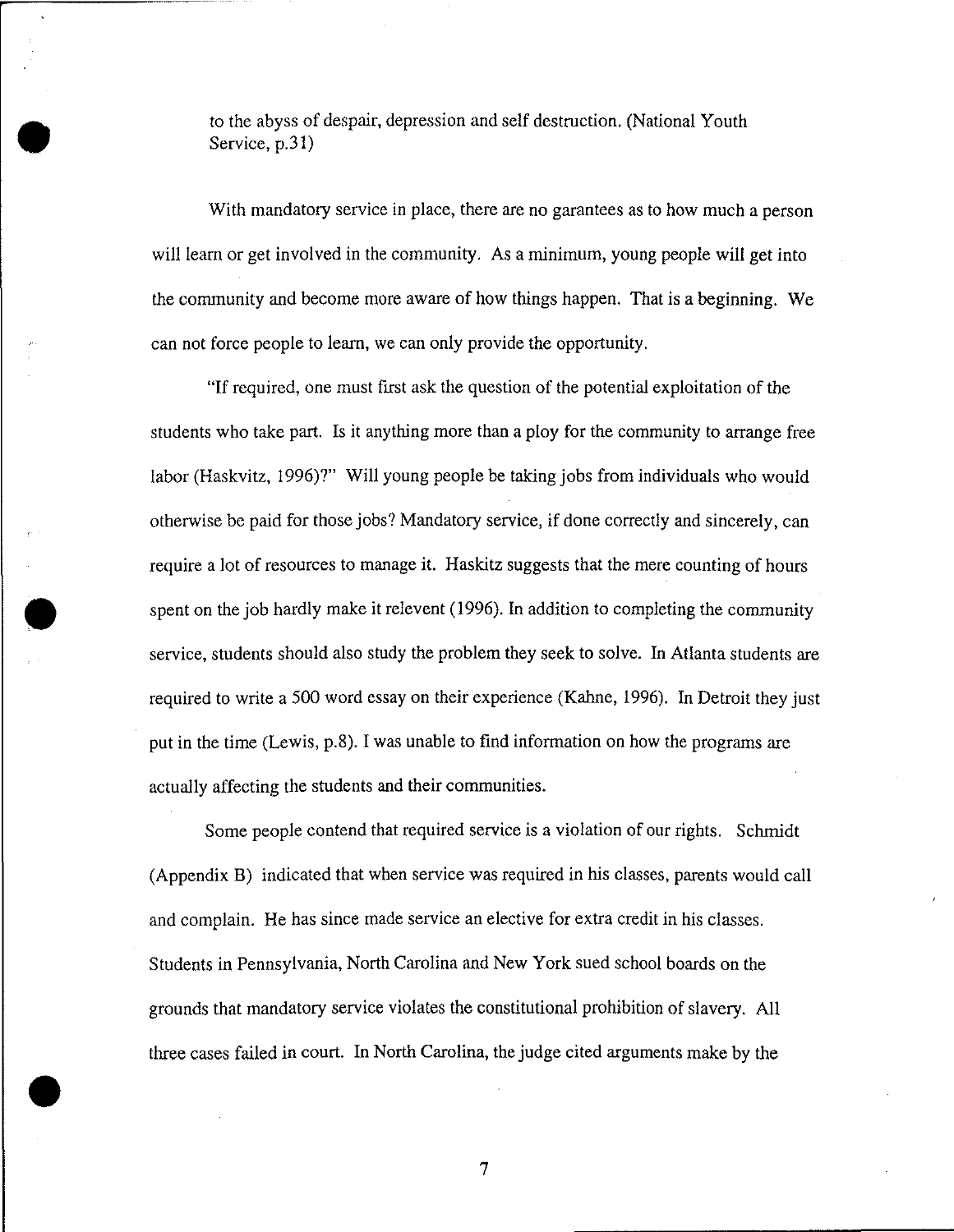• American Alliance for Rights and Responsibilities that service-learning is an educational initiative that prepares students for participation in society (Martin, p. 16). With the number of states and communities considering mandatory service, I think we can expect more challenges in court. That can be costly to school districts.

"Critics of education often point out that schools diminish the joy of learning. Now they run the risk of diminishing the joy of community service too (Martin, p. 16). This comment is also supported by students in the survey, citing that mandatory service would be less enjoyable and would take the "good" out of service (Survey, Appendix A). I am not sure that this is a valid argument because there are several ways of approaching mandatory service. However, perception can be as real as fact. When the subject of mandatory vs. voluntary service is brought up, many people say it is a family issue or the individuals choice.

In Atlanta, surveys of young people that indicated decreasing influence from those who convey values (e.g. teachers, churches) were cited in pushing through the service requirement (Lewis, p. 8). Lewis also writes: "the migration of mothers from household into the labor force has meant reduced participation in community organizations, like PTA, Scouting and others (p.5)." This is supported by Martinson who stated "I just had a good example in my life. My mom helps out a lot." I would never argue that families don't play an important role in determining the values our youth grow up with. I have often argued that family is the foundation of the community, the fact is, in today's society, the family is struggling and so are the communities.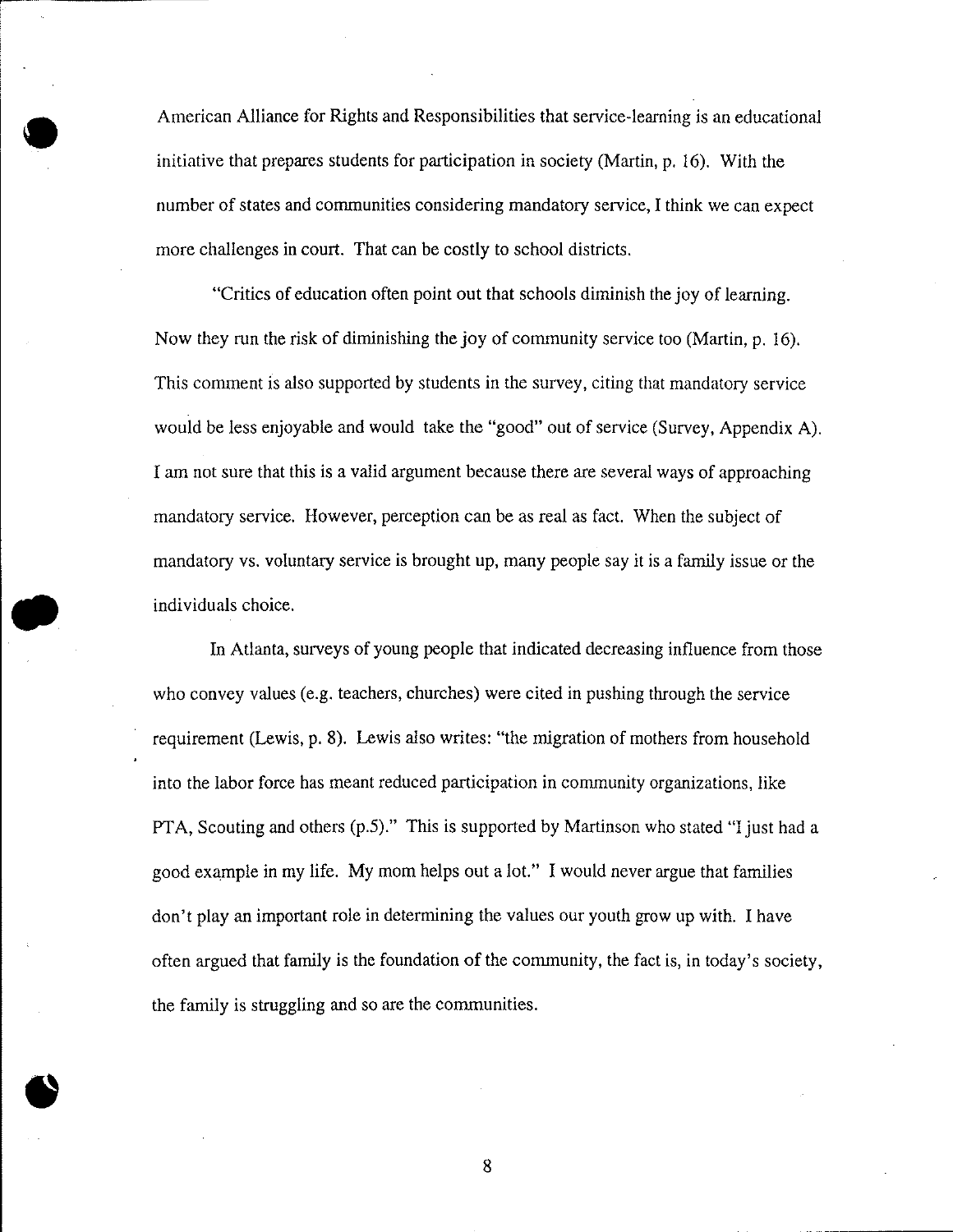# • **What about Red Wing, Minnesota?**

Red Wing is a community of approximately 16,000 people located 50 miles southeast of Minneapolis/St Paul on the Mississippi river. There isn't a lot of cultural diversity. It is primarily a christian, blue-collar community. Prairie Island Indian Reservation is located in Red Wing and there is a small representation of African Americans, Asians and Hispanics. The current high school is new (approximately 1 year old) with an enrollment of 1,172 students, grades 9 - 12. The middle school, grades 5 - 8, has an enrollment of 886 students. 103 students, three Junior and two Senior classes, were surveyed for the purpose of this paper.

I wrote eight questions that I wanted students to answer. I thought the questions were clear. After reading the results, I believe there was some confusion as to what I meant. I do believe that how the students percieved some of the questions is just as interesting. The questions and comments are included in Appendix A.

Of the 103 students, 32% stated they do not provide service in the community . Of the 68% that do, the majority do service through church. When asked why and what they consider before helping: helping others, self esteem, being needed and fun were the top four answers. Need of service, fun, who else is helping and who is receiving the help were the top four considerations. When asked if they've ever been required to do service, 31 answered yes. Of the 31, 74% (23) stated that it was a positive experience and six indicated it was a negative experience. This is supported in Cantigny citing that students often resented being required to do service but later found that they enjoyed it (p.

9

• .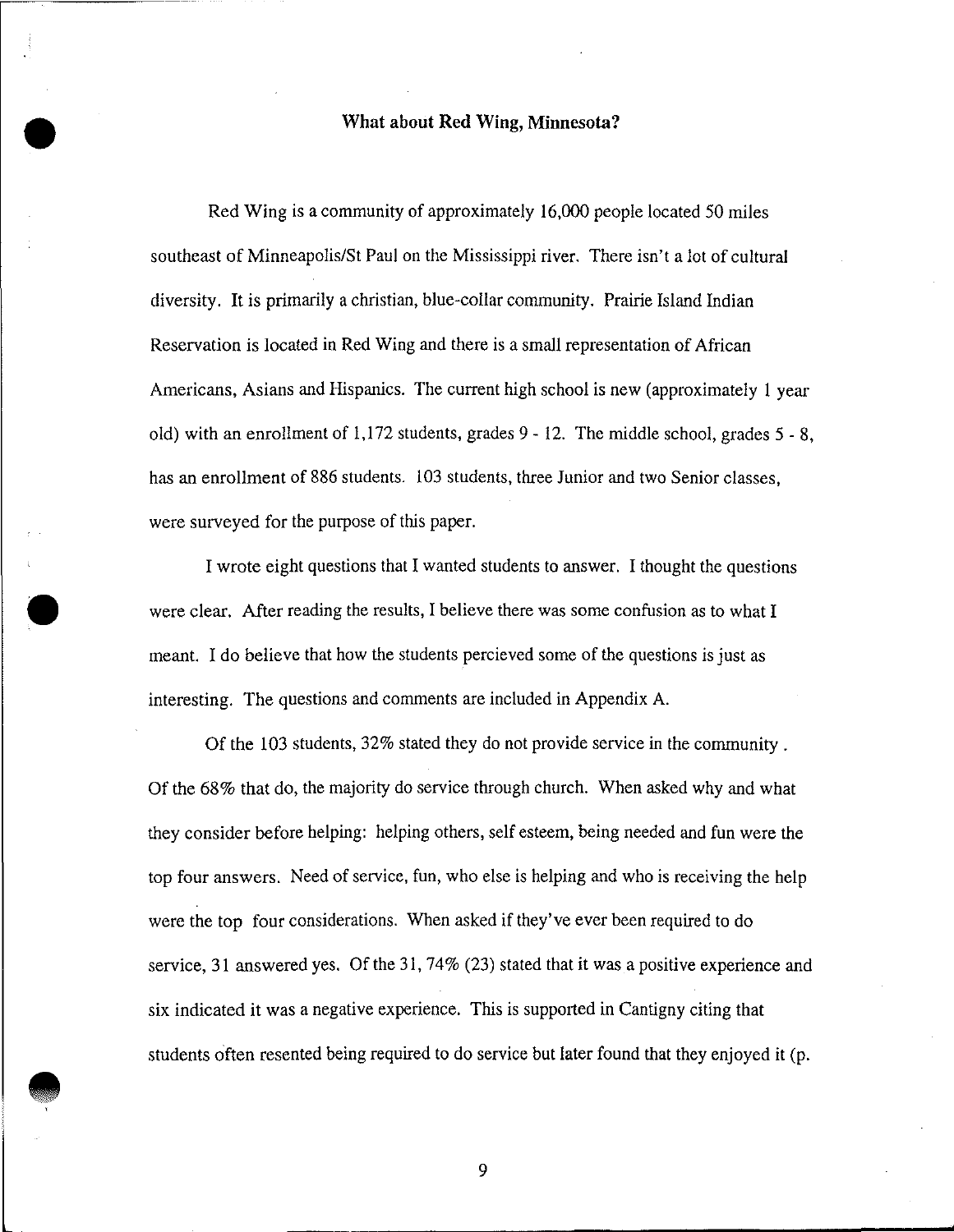39). I'd also like to point out that of the six negative, only two or three were judicial requirements. Question 5 asks for two key differences between mandatory and voluntary service. This was interesting. Under mandatory students used words like forced, punishment, slavery, less fun, stressful, harder work, less self worth, no choice, and court ordered. Voluntary, as you can imagine, was the opposite, with descriptions like humane, appreciated, asset to society, more fun, makes a difference, etc. Question 6, asks if service is important to the health of the community. Ninety-one answered yes and four answered no. Students cited pride, quality of living, service as one part of community, interaction between diverse people, etc. for reasons.

•

 $\bullet$ 

 $\bullet$ 

Question 7, asks students if service is a civic responsibily. After talking to the classroom teacher and reading responces we agreed that many of the students didn't/don't know what civic means. This is a question that should probably have been rewritten for a more accurate assesment of student views. Forty said yes, 34 said no and 29 were N/A. Question 8 asks if service should be mandatory for graduation. Not surprisingly, 83 said no, and 20 said yes. Many of the comments reflected those already stated, however; a few of the new ones were job/time conflicts, STS only, freedom of choice, helping for no reason or benefit, learn compassion, plenty of time after graduation and school is for education.

In researching this paper, I also had the opportunity to speak informally with people. One day I spoke to three Middle School students helping out at the local Clothing Shelf. They indicated that they were there because they got out of a couple of classes to be there on a friday, two of them were fulfilling confirmation requirements and it was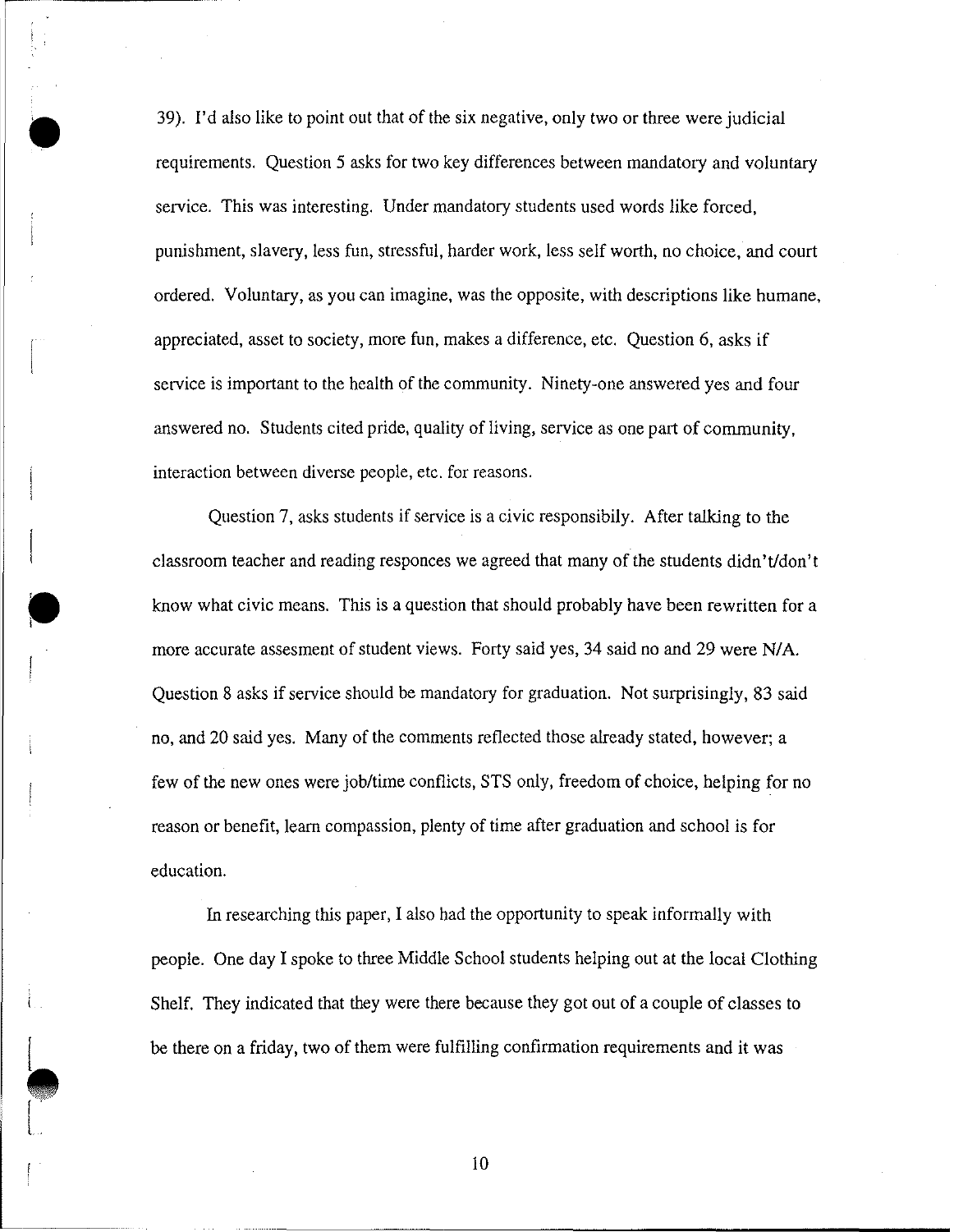• fun. They also said they would only do it if they were with friends. I asked if there was any reflection or discussion about their experience. All three said no, that there was no discussion in school or in their confirmation classes.

One parent said that requiring teenagers to do service would not be beneficial. If service is important to a community, required service should be targeted toward those students that would be more receptive of it, elementary and middle school age. This comment is supported by Lewis, who states focus on service should be early. "if the peak age for 'joining' is the II - 14 age bracket, structured service programs should be the focus before senior high school (Lewis, p. 18)."

I do believe that service is the responsibility of every citizen to be as involved as possible in their community, civic responsibility. When this happens, people begin to • care about and meet others in the community. In many ways, service builds pride, ownership and compassion within the community. I agree with Luhman (Appendix B), . that if service ever becomes mandated, there should be a well thought out plan in place with people experienced in working with youth outside as well as inside the formal education system to administer the program. Service is an educational issue. "Significant life experiences grounded in repsonsibility, leadership and service to others are too often absent from school and community-based education (National Youth Service, p. 31)." " . . . service must come to be accepted across the board and not just for social studies and citizenship courses (National Youth Service, p. 34)." Schools can offer elective service courses as well as incorporate service into other classes. Service is not solely an educational issue. It is also a community issue .

11

•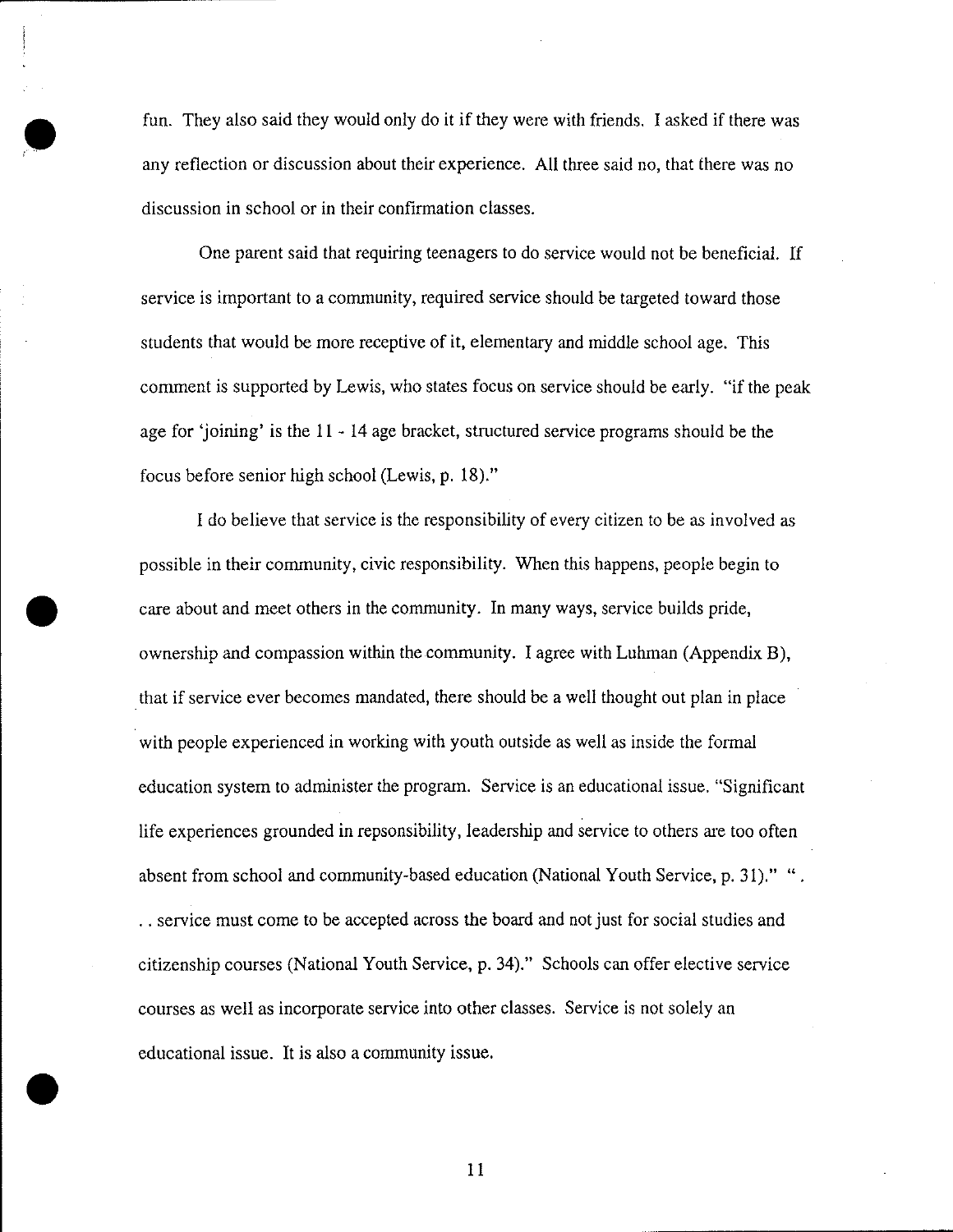Businesses and local government also need to recognize the importance of service to a community. This can be accomplished through simple means. Employers should ask about service on their applications and during interviews, recognizing service as an enhancer for one's employability. Employers need to reinforce the value of service experience in the same way they recognize the value of education and work. Local leadership, private and public, should go on record that it believes "helping to meet the needs of others is a fundamental component of being an effective adult (Lewis, p. 8)."

•

•

**•** 

Can mandatory service for graduation work in Red Wing? Yes, mandatory service can work in Red Wing. However, voluntary service should always be preferred and the first choice with a system and community culture that always reinforces the value of service or, more specifically, people in the community. If the issue of mandatory service should ever come up, then, the school and community should explore options such as requiring service for a younger age group. In any case, a service program should have a plan that includes all the components -- need, not taking a paid position, meaningful, and reflection -- of a fulfilling experience.

The plan should also take into consideration, the words of Pittman (p. 3) who suggests that most youth programs are focused on "fixing" adolescents engaged in risky behavior or preventing other youth from getting into trouble. The plan should include a clear understanding of why service is important and not just as another means to collect grant money to develop another fix it program. Service is not a program. It is a part of a community's culture; their identity.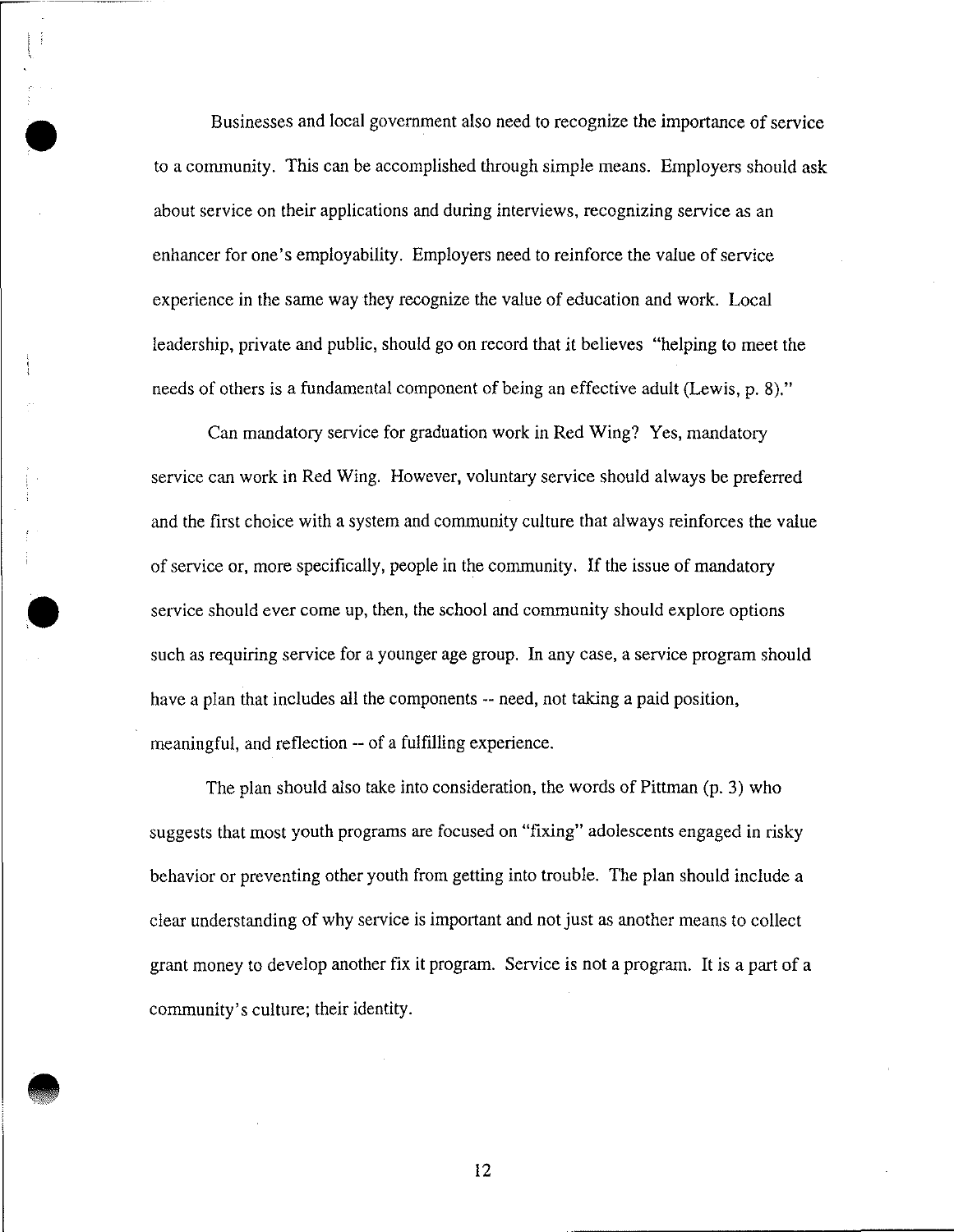Should service be mandatory? That is a question that each individual needs to answer for his or her self. They owe it to themselves to make an infonned decision about this topic. Betty Wheeler, a principal at Metro High School in St. Louis tells incoming freshmen that the more talent they have, the more the responsibility they have to share. I've always told youth that skill and kowledge don't mean anything if you don't share it with anyone. In closing, I will say that the more voluntary service there is in a community, the less need there is for mandatory service. It becomes a part of that community's culture.

•

•

**•**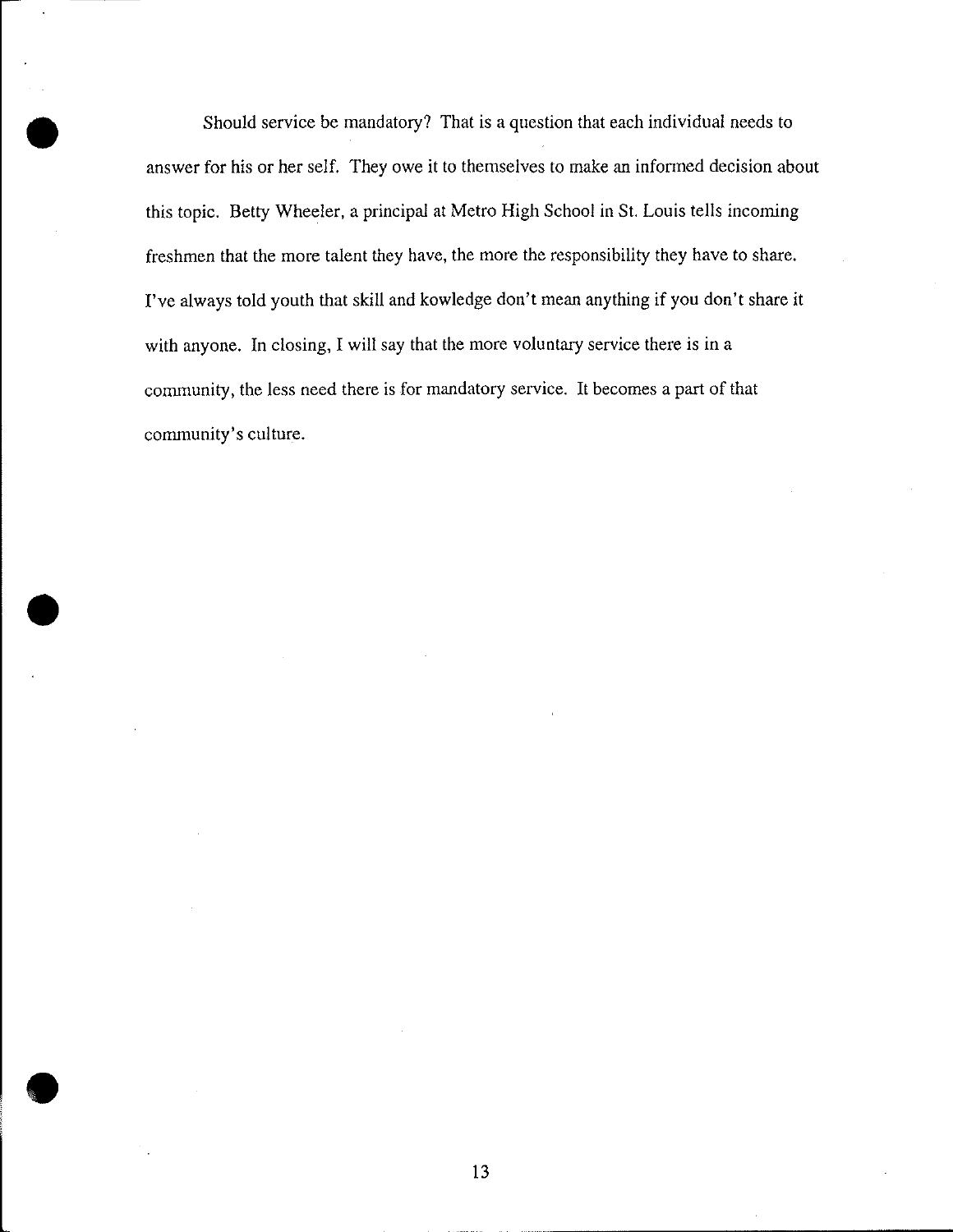#### **References**

Barber, B. R. (1993). Visions of Service: The future of the National and Community Service Act. "A Mandate for Liberty". (National Women's Law Center and Youth Policy Forum). Washington, D.C.

The Cantigny Conference Series. (April 21-23, 1993). "Building a Consensus on National Service". Robert R. McCormick Tribune Foundation: Wheaton, IL.

Donovan, E. ((1995, September). Student Service Projects Prevent Crime. The Education Digest, 23-25.

Haskvitz, A. ( 1996, October). A community service program that can be validated. Phi Delta Kappan, 78, [Electronic Collection], RN A18850909.

Interviews. (1997, February). Appendix B.

•<br>•

•

**•** 

Kahne, **J.,** & Westheimer, J. (1996, May). In service of what? The politics of service learning. Phi Delta Kappan, 77, [Electronic Collection], RN A18434556.

Lewis, A. (1988, August) Facts and Faith: A status report on Youth Service. "Youth and America's Future: The William **T.** Grant Foundation Commission on Work, Family and Citizenship."

Martin, A. (1996, May-June). Citizenship or Slavery? Utne Reader, 75, 15-16.

"National Youth Service: A Democratic Institution for the 21st Century". (1991). National Service Secretariat: Washington, D.C.

Pittman, K. **J.,** & Cahill, M. (1991, September). A New Vision, Promoting youth Development. Center for Youth Development.

Sagawa, S., & Halperin, S. (1993). Visions of Service: The future of the National and Community Service Act. "Introduction". (National Women's Law Center and Youth Policy Forum). Washington, D.C.

Survey of Red Wing High School students. (1997, February). Appendix A .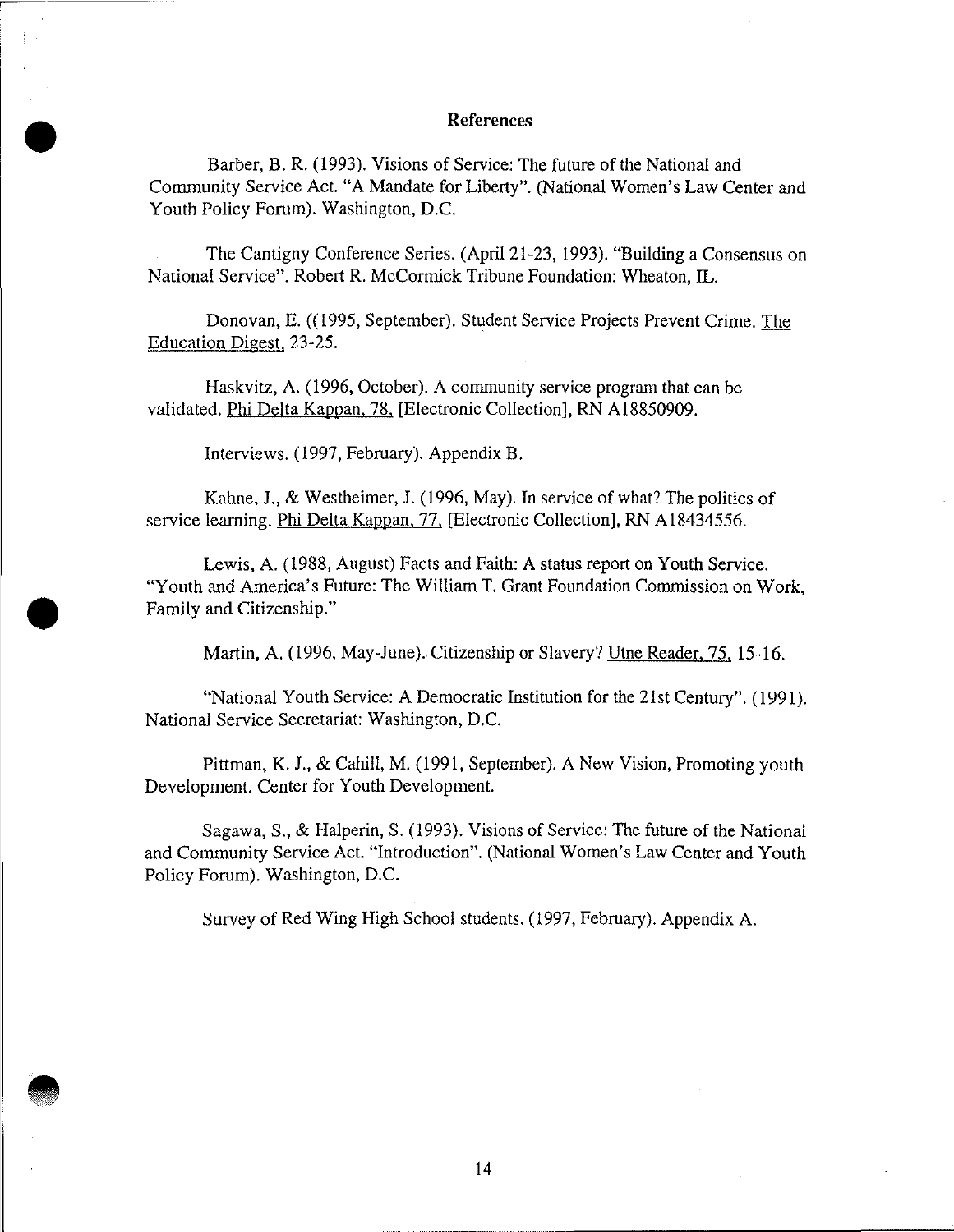#### **Appendix A**

#### **Student Questionaire**

RWHS enrollment: 1,172 Surveyed: 103 or 9% of enrollment 3 Jr history and 2 Sr psychology classes

For purposes of this questionaire Community Service is defined as any service provided that is not considered to be your regular source of income or employment.

I) Do you help/provide service in this community? no 33 or 32%

70 or 68%; actual numbers reflect multiple answers

School 25 Church 43 Community at large 29

•

•

2) Why do you help? What is it that you personally gain from providing service?

| Helping Others                                                                             | 26 | Self Esteem               | 18 |
|--------------------------------------------------------------------------------------------|----|---------------------------|----|
| Being Needed/Self Worth 17                                                                 |    | Fun/Enjoyable             | 16 |
| Social                                                                                     |    | Sense of Accomplishment 8 |    |
| Career Exploration                                                                         |    | College Applications      |    |
| Who/What being helped                                                                      |    | Community                 |    |
| Class Grade                                                                                |    | Confidence                |    |
| Need of Service                                                                            |    | Required                  |    |
| Meet new people, Judicial, Religious Duty, Respect for others, Self Conscience, each had 1 |    |                           |    |

3) When deciding which activity or project to help with, what do you look for or consider? What is important to you?

| Need of Service        | 26 | Fun/Enjoyable           | 21 |
|------------------------|----|-------------------------|----|
| Who else is helping    | 10 | Who's receiving service | 9  |
| How am I helping       | 8  | Is it Interesting       |    |
| Familiarity of Service | 6  | Environment (Outdoors)  | 6  |
| Time/Schedule          | 5  | Helping Others          |    |
| Personal Growth        | 4  | Career Exploration      | 3  |
| Doesn't Matter         | 3  | Host Person/Group       | 2  |
| Skill Required         |    | Gain Experience         |    |
| Pride                  |    | Religious/Faith         |    |

4) Have you ever been required to do service or has it all been voluntary? If required please describe your experience: 80 students responded

|                                 | Yes <sub>31</sub>                       |           |  |
|---------------------------------|-----------------------------------------|-----------|--|
|                                 | No. 49                                  |           |  |
| Positive: $23 \quad 74\%$ of 31 | Negative: $6 \quad 19\% \text{ of } 31$ | N/A: 2    |  |
| Confirmation:                   | Judicial/Court Order:                   | Church:   |  |
| Other:<br>4                     | Class Requirement:<br>3 <sup>1</sup>    | Key Club: |  |
| Girl Scouts:                    |                                         |           |  |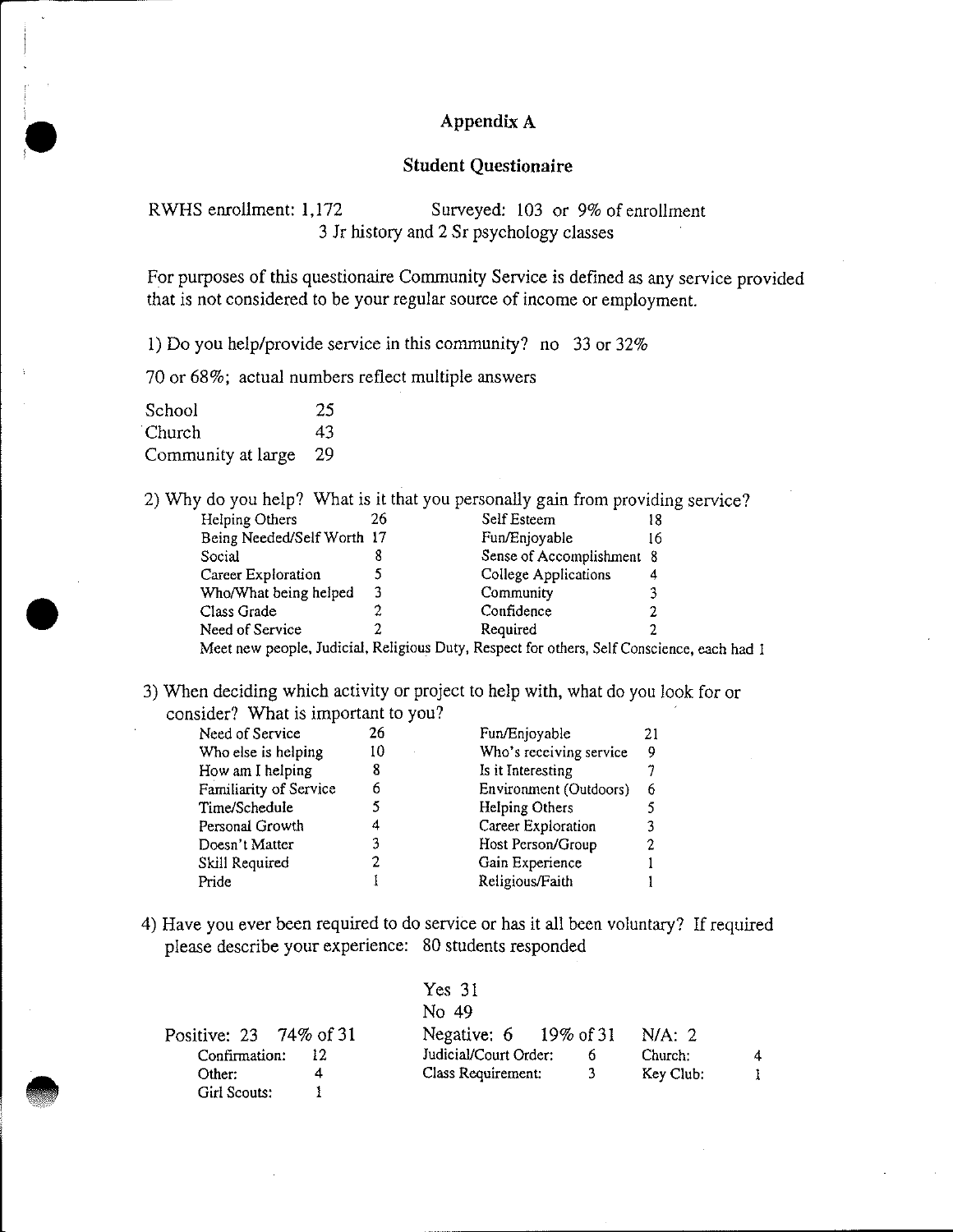#### 5) Please identify one or two key differences, to you personally, between mandatory and voluntary service.

| Mandatory: | Forced             | Punishment                | Harder Work | Slavery                  |
|------------|--------------------|---------------------------|-------------|--------------------------|
| Less Fun   | Paid               | Negative Attitude         | Stressful   | Pressure                 |
|            | Court Ordered      | Criminals & Delinquents   |             | Less Quality Work        |
| No Way Out |                    | Less Selfworth            |             | Less Willingness to Help |
| No Choice  |                    | Teaches a Lesson          |             |                          |
| Voluntary: | Humane             | Appreciated               | More Fun    | Be Self                  |
|            | Makes a Difference | Possitive Attitude        |             | Freedom of Choice        |
|            | Asset to Society   | More Possitive Experience |             | More Personal Growth     |
|            |                    |                           |             |                          |

6) Is service important to the health of a community? The individual?

Yes 91 No 4

•

•

**•** 

Pride

Improves Quality of Living **Service is one part of Community**  Only if provider wants to serve People get along better Problems keep reoccuring w/o service **Keeps a diverse community interacting**  Yes 83 No 9

Get to work w/ others Both build strength Improves self worth Improves independence

7) Is service a civic responsibility? Briefly explain:

| Yes 40 39%                                                       |  | No. | 34 33% |                                                                       | N/A 29 28% |  |  |
|------------------------------------------------------------------|--|-----|--------|-----------------------------------------------------------------------|------------|--|--|
| Pride, We all may need help someday<br>Only if you hurt somebody |  |     |        | Should be handled within Comm. agencies<br>Not everyone wants to help |            |  |  |

As long as there are people in need If you don't help, who will Anyone who can, should Others can do it instead of me Keeps you out of trouble Part of my Native American culture Would maybe strengthen community attitudes Just like family, everyone helps People make a community what it is Improves quality of community So community grows as a whole Learn new things Community is responsibility of all Because people are spoiled

Government shouldn't have to provide everything

Should stay voluntary City's job Shouldn't be forced Individual Choice We are all looking out for  $# 1$ Depends on who you are Everyone contributes just by living Freedom of choice But would make for a better community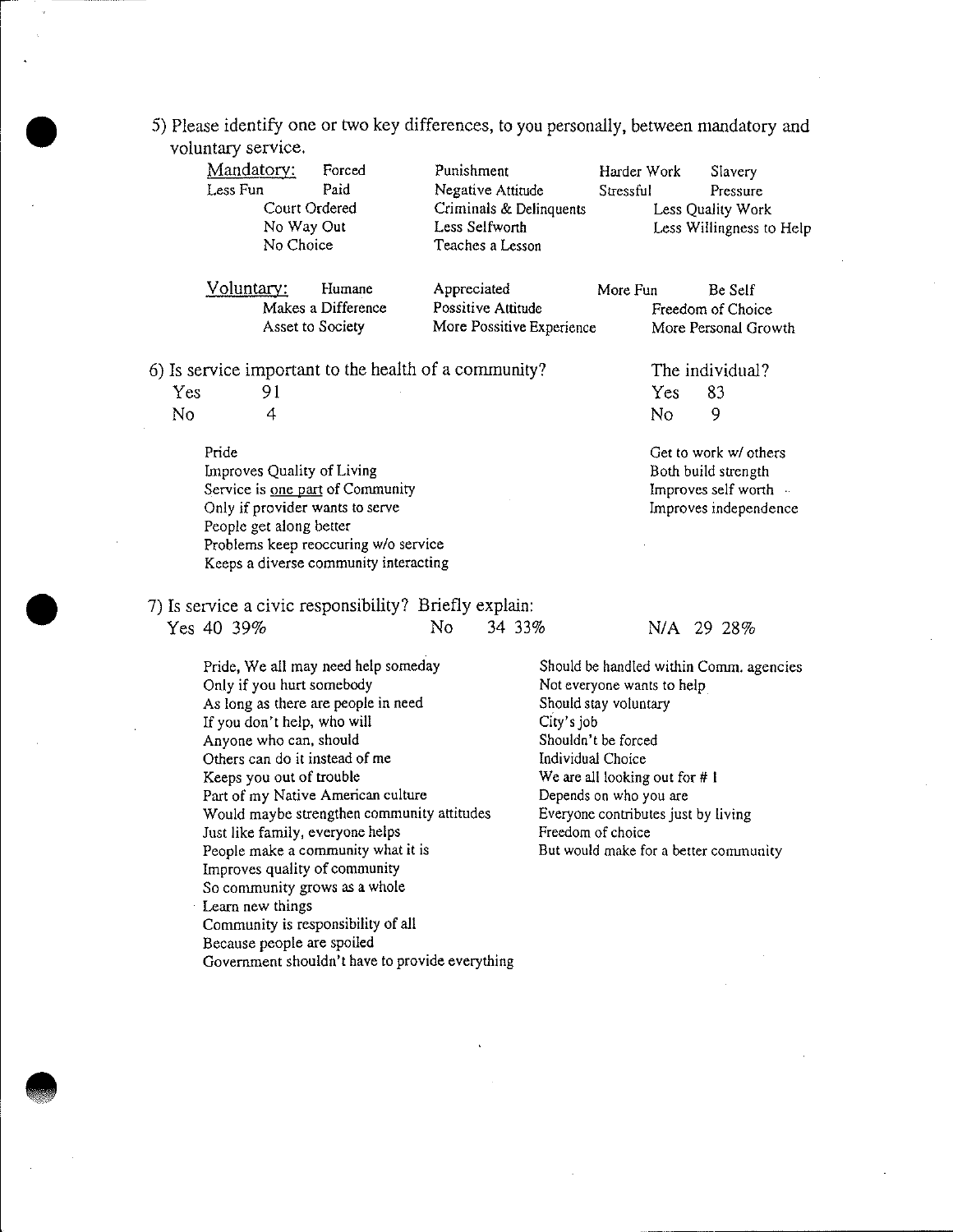| 8) Should service be mandatory for graduation? Yes |    | 20 19% |
|----------------------------------------------------|----|--------|
| Why or Why not?                                    | No | 83 81% |

•

 $\bullet$ 

•

 $\label{eq:2.1} \frac{1}{2} \int_{\mathbb{R}^3} \frac{1}{\sqrt{2}} \, \frac{1}{\sqrt{2}} \, \frac{1}{\sqrt{2}} \, \frac{1}{\sqrt{2}} \, \frac{1}{\sqrt{2}} \, \frac{1}{\sqrt{2}} \, \frac{1}{\sqrt{2}} \, \frac{1}{\sqrt{2}} \, \frac{1}{\sqrt{2}} \, \frac{1}{\sqrt{2}} \, \frac{1}{\sqrt{2}} \, \frac{1}{\sqrt{2}} \, \frac{1}{\sqrt{2}} \, \frac{1}{\sqrt{2}} \, \frac{1}{\sqrt{2}} \, \frac{1}{\sqrt{2}} \,$ 

| Learn Compassion, Less likely to put down others |                  | STS only                           | Personalities                                |
|--------------------------------------------------|------------------|------------------------------------|----------------------------------------------|
| Helping for no reason or benefit                 |                  | Job/Time conflicts                 | Freedom of Choice                            |
| Enough to worry about                            |                  | Not needed once we graduate        |                                              |
| Half effort/ quanitative                         |                  |                                    | Learn about community/life before graduation |
| Shouln't be forced                               |                  | Would be difficult                 |                                              |
| <b>Builds Community</b>                          | Great Experience |                                    |                                              |
| Meet new friends                                 |                  | Less willing to help if required   |                                              |
| Give back to community                           |                  | Understand importance of community |                                              |
| Plenty of time after graduation                  |                  | Experience real life situations    |                                              |
| Removes the "good" from service                  |                  |                                    | Some students already struggle with classes  |
| Fewer people will graduate                       |                  |                                    | Has nothing to do with school or graduation  |
| So everyone can say they helped                  |                  | Hard enough to graduate            |                                              |
| Some lack the right temperament                  |                  |                                    | Would get people involved in the community   |
| School is for education                          |                  | Just another obstacle              |                                              |
| Takes away from idea of helping                  | Gain experience  |                                    |                                              |
|                                                  |                  |                                    |                                              |

 $\label{eq:2.1} \frac{1}{\sqrt{2}}\sum_{i=1}^n\frac{1}{\sqrt{2}}\sum_{i=1}^n\frac{1}{\sqrt{2}}\sum_{i=1}^n\frac{1}{\sqrt{2}}\sum_{i=1}^n\frac{1}{\sqrt{2}}\sum_{i=1}^n\frac{1}{\sqrt{2}}\sum_{i=1}^n\frac{1}{\sqrt{2}}\sum_{i=1}^n\frac{1}{\sqrt{2}}\sum_{i=1}^n\frac{1}{\sqrt{2}}\sum_{i=1}^n\frac{1}{\sqrt{2}}\sum_{i=1}^n\frac{1}{\sqrt{2}}\sum_{i=1}^n\frac$ 

 $\label{eq:2.1} \frac{1}{\sqrt{2}}\int_{\mathbb{R}^3}\frac{1}{\sqrt{2}}\left(\frac{1}{\sqrt{2}}\right)^2\frac{1}{\sqrt{2}}\left(\frac{1}{\sqrt{2}}\right)^2\frac{1}{\sqrt{2}}\left(\frac{1}{\sqrt{2}}\right)^2\frac{1}{\sqrt{2}}\left(\frac{1}{\sqrt{2}}\right)^2\frac{1}{\sqrt{2}}\left(\frac{1}{\sqrt{2}}\right)^2\frac{1}{\sqrt{2}}\frac{1}{\sqrt{2}}\frac{1}{\sqrt{2}}\frac{1}{\sqrt{2}}\frac{1}{\sqrt{2}}\frac{1}{\sqrt{2}}$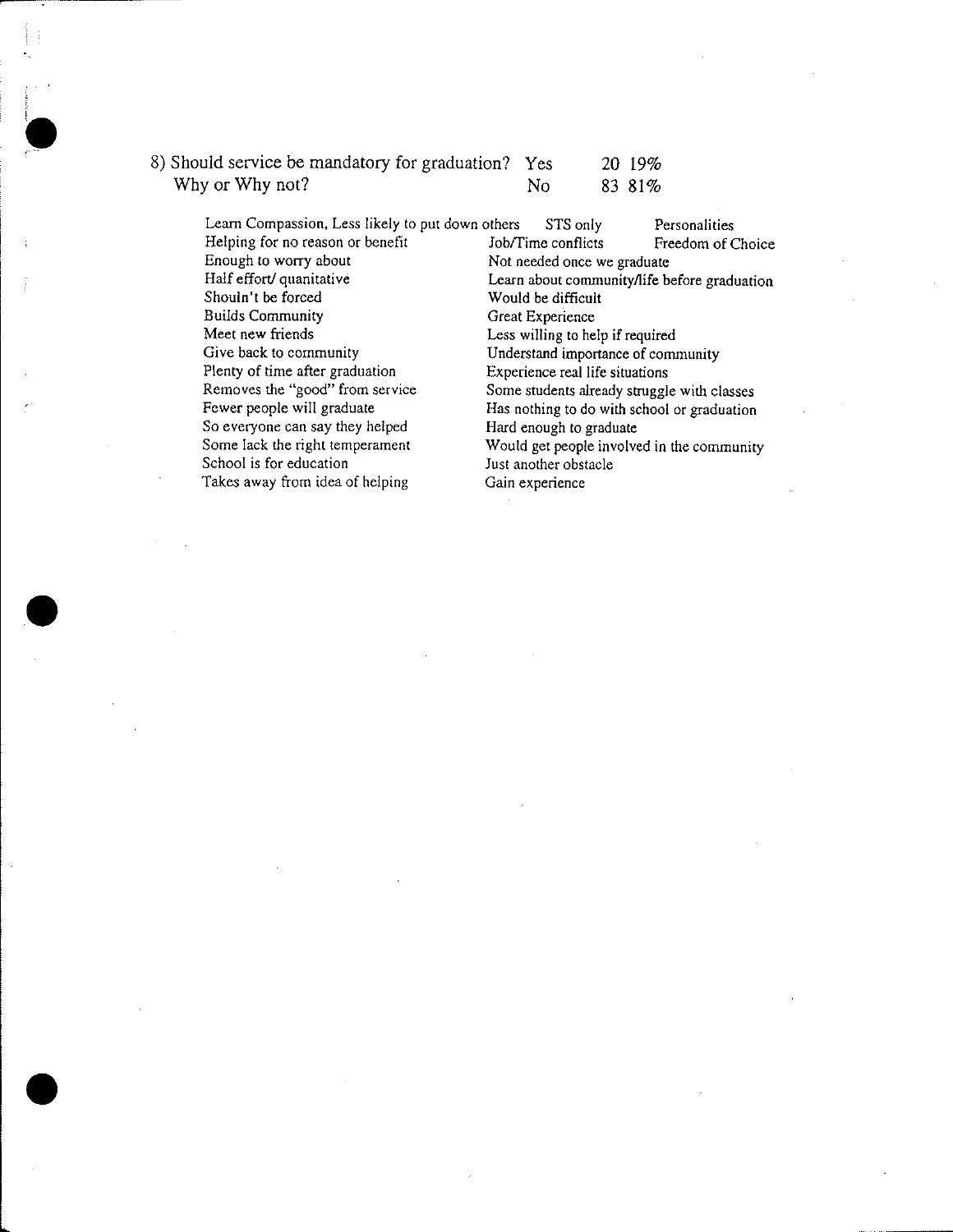#### **AppendixB**

•

•

•

#### **Interviews**

Wednesday, February 5, 1997; Paul Schmidt, Social Sciences Teacher at Red Wing High School

I spoke to Paul because he offers service for extra credit in his classes. He stated that up until about two years ago, service was required in his classes. Parents began to challenge the requirement as a violation of their children's rights and so he changed the requirment to an elective.

Friday, February 7, 1997; 3 eighth grade students, Twin Bluff Middle School I spoke to the 3 students when I saw them helping at the Clothing Shelf in Red Wing. They informed me that each week (Fridays), if their grades are "C" or better, their social studies teacher takes three students to help at the Clothing Shelf. In return, they get out of school for a couple hours and each person can have one item from the merchandise.

- They stated that it is fun, and, in this case, two of them were also fulfilling a requirement for confirmation at their respective churches.

-They wouldn't do the work alone. Friends/peers were important.

- There was no reflection at school or at church. An adult just had sign off on the number of hours worked.

Monday, February 10, 1997; Tasha Luhman, YMCA Outreach Director & AmeriCorps Supervisor

- If service were required for graduation, this community [Red Wing] could handle it, but only with a plan already in place and a person to administer it.

-It must start early, not wait until senior year to start.

- Doesn't think it would conflict with other agencies requiring service i.e. scouts, 4-H, and churches.

-Although she doesn't require any reflection on service in her programs, she feels it is important.